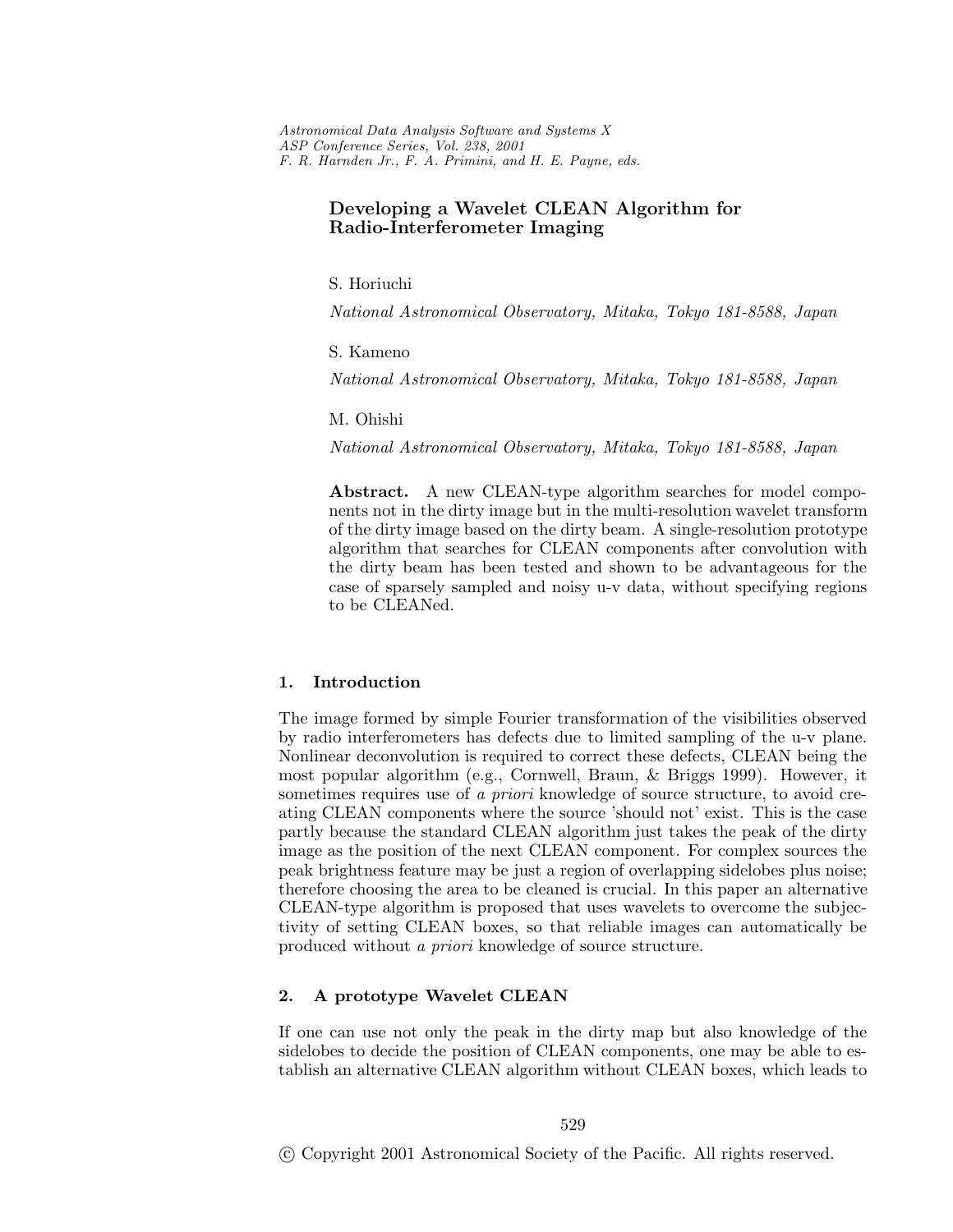

Figure 1. CLEAN and Wavelet CLEAN for 1-D model data.

a more efficient automatic imaging program not dependent on *a priori* knowledge of sources. Multi-dimensional wavelet expansion of the dirty image may provide the possibility of realizing such an algorithm, if one can construct a wavelet function based on the dirty beam.

Although such an ideal function for fast wavelet transformation is not known to date, as a first trial to demonstrate the power of the wavelet CLEAN, test have been conducted of a zero-order prototype that searches for CLEAN components not in the dirty image  $I_d(x, y)$  or the residual image  $I_r(x, y)$ , but after convolution of those with the dirty beam  $B(x, y)$ . Convolving the dirty image with dirty beam  $I_d(x, y) * B(x, y)$  corresponds to a wavelet expansion of the dirty image at single resolution.

#### **3. Sample images**

Example 1-D deconvolution using CLEAN and the prototype Wavelet CLEAN for model data are shown in Figure 1. In both cases, the dirty map  $I_d(x)$  is a convolution of the true image  $I_{true}(x)$  with the dirty beam  $B(x)$ , with 10% gaussian noise added. For Wavelet CLEAN, the normal CLEAN procedure was performed not on  $I_d(x)$  and  $I_r(x)$ , but on  $I_d(x) * B(x)$  and  $I_r(x) * B(x)$ . Two hundred iterations were performed with a loop gain of 0.1 and no CLEAN boxes specified. The results show that the chance of picking wrong CLEAN components is significantly reduced for the Wavelet CLEAN. The two methods provided equally good results for a noise-free model image.

An example of two-dimensional Wavelet CLEAN for 5 GHz VLBA data is shown in Figure 2, which also illustrates the order of computations for the procedure. The observed source is the radio quasar 0108+388, which consists of only a few major bright components at 5 GHz at VLBA resolution. One hundred iterations were taken with a gain of 0.3 and no CLEAN boxes specified. The positions of CLEAN components at each iteration for both CLEAN and Wavelet CLEAN are shown in Figure 3. The plot suggests that the positions found by standard CLEAN are fluctuating during the iteration while those of Wavelet CLEAN are rather stable around the peak positions in the original dirty image.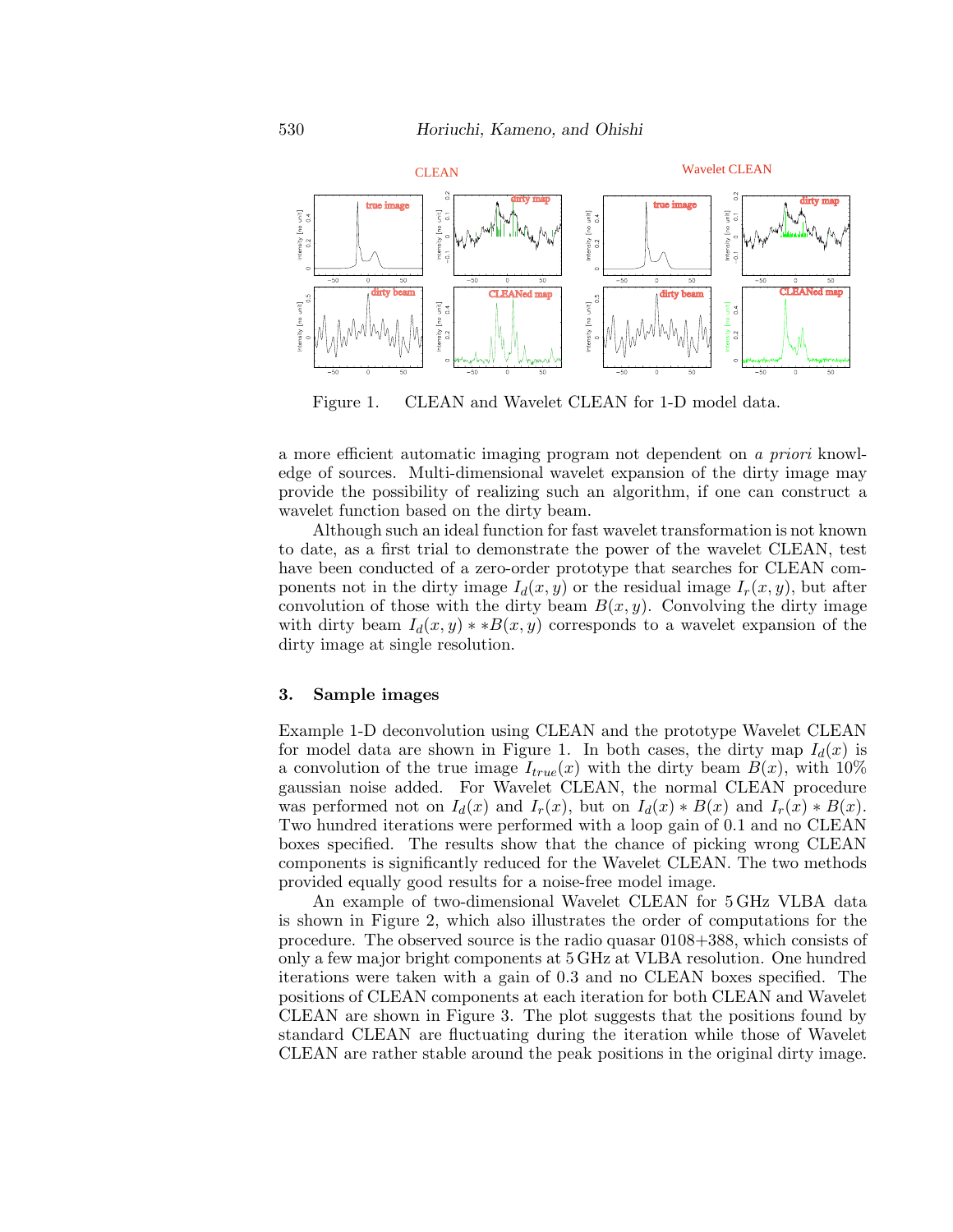

Figure 2. 2-D experiment of Wavelet CLEAN with real data.



Figure 3. Positions of CLEAN components at each iteration of Figure 2.